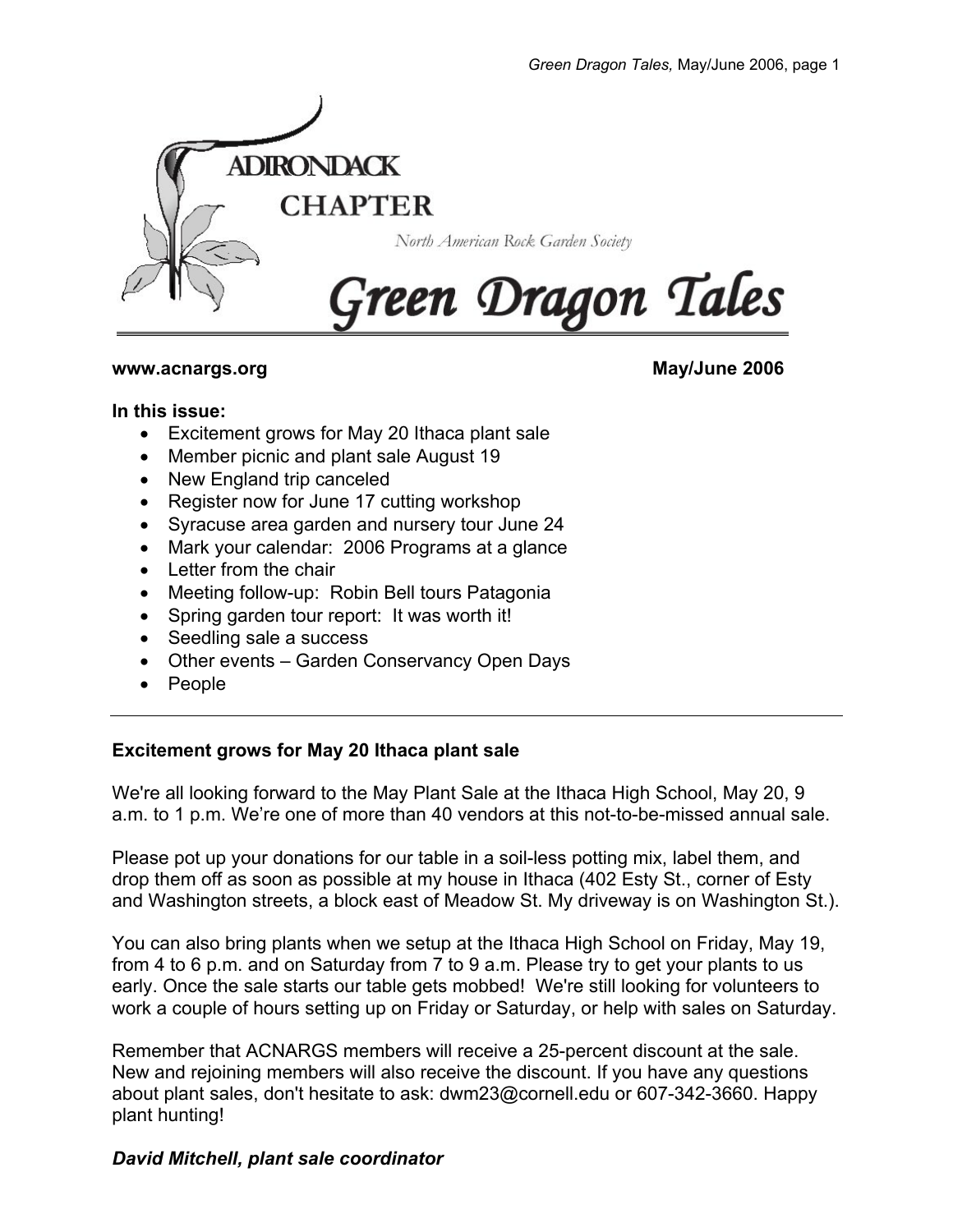## **Mark your calendar: Member picnic and plant sale August 19**

Billie Jean Isbell will host this year's annual picnic and member plant sale August 19 at her home in Brooktondale (10 miles east of Ithaca). She has significant and everchanging rock gardens and last year added a pond and a new garden area to fill with plants. Details to come in the July/August newsletter.

#### **New England trip canceled**

The road trip schedule for May 27 and 28 to the Garden in the Woods owned by the New England Wild Flower Society and other points of interest has been canceled. (I think everyone thinks they'll be too busy gardening.) We still think an overnight trip is a good idea and we may try to schedule others in the future.

### *Peg Ross, garden trip/tour co-coordinator*

### **Register now for June 17 cutting workshop**

We will be having a woody plant green cuttings workshop on June 17 from 10 a.m. to 1 p.m. The workshop will be led by Nina Bassuk, woody plant expert and director of the Urban Horticulture Institute in the Department of Horticulture at Cornell. We'll meet at Kenneth Post Lab greenhouses at Cornell to discuss cutting techniques, and then move on to the shrub collection at Cornell Plantations to take cuttings of some of the plants. Cuttings in hand, it's back to mist benches at the greenhouse to root our cuttings. Participants may also bring cuttings from their own plants.

There will be a fee of \$25 for this workshop but the end result should be a tray-load of rooted woodies to take home. **Pre-registration is required.** Contact me to register or if you have questions: : dwm23@cornell.edu or 607-342-3660

### *David Mitchell, plant sale coordinator*

### **Syracuse area garden and nursery tour June 24**

On June 24, we will have a garden tour in the Syracuse area, including two of our members' gardens, city park (including a rose garden with more than 3,400 roses), and an exciting visit to Seneca Hill Perennials in Oswego, another of our members' businesses. Here's the line-up:

### **10:00 to 11:30 a.m. – John Gilrein's gardens, 4403 Bussey Rd., Syracuse, N.Y.**

The garden is on about an acre that goes from the sun-baked rock garden to bog, pond and marsh. The rock garden is large and planted with a diverse array of alpines and other low plants. John has a bog garden in a naturally wet area planted with primroses, lobelias and other moisture lovers. There is a large iris-lined pond (about 70 by 40 feet) with water lilies, patches of woodland garden with native plants and other shade lovers, mixed borders with trees, shrubs and perennials, and a vegetable garden. The "back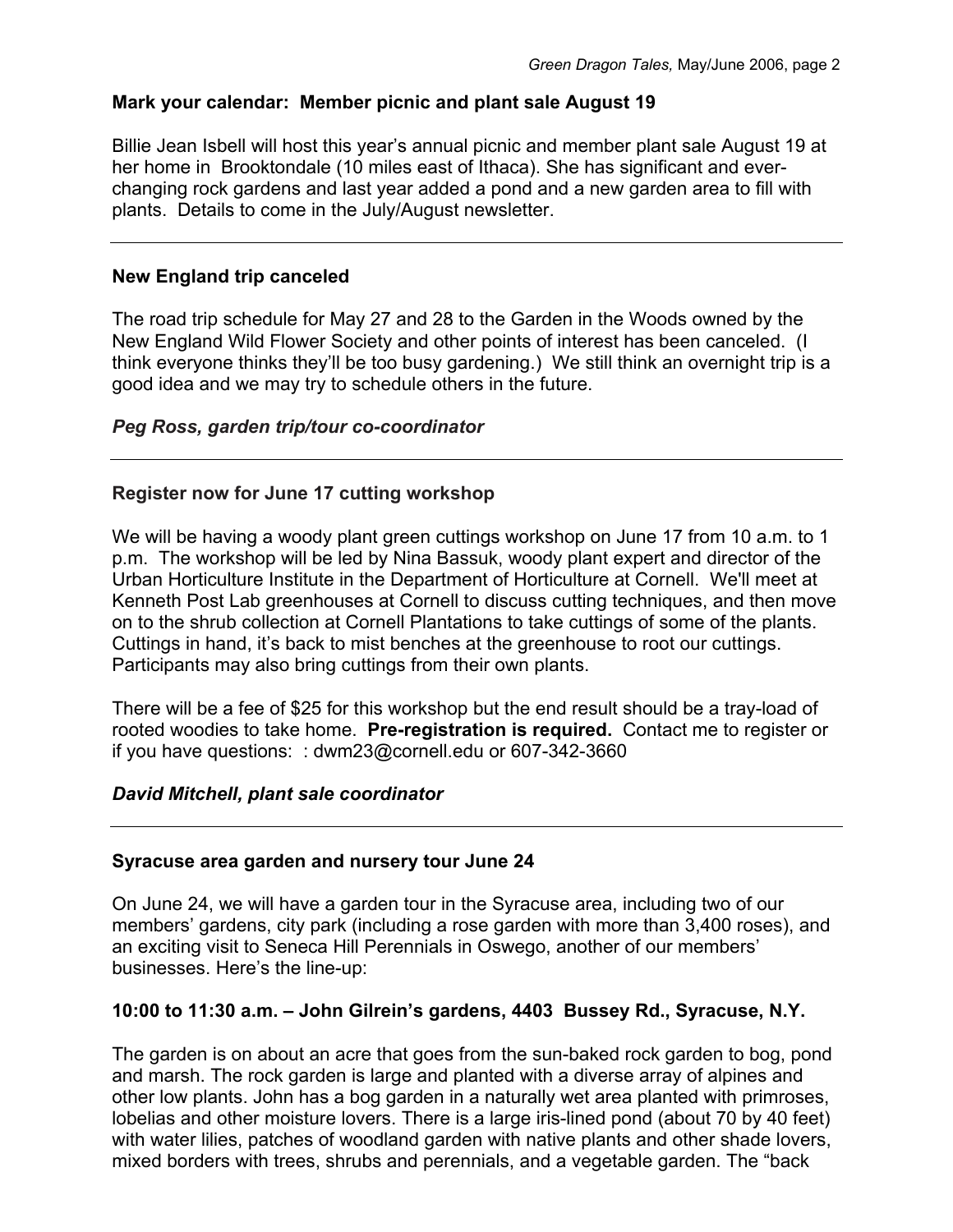40" is an acre of young trees of many different species in a partially restored woodland. Several parts of the garden are works in progress.

# **11:30 a.m. to 12:30 p.m. – Eat lunch and drive to Lida Black's**

## **12:30 to 2:00 p.m. – Lida Black's gardens at 712 Ackerman Ave., Syracuse, N.Y.**

Lida has varied gardens on a slope including a tufa garden, veggie garden, flame garden, pink and blue garden, perennial garden and water garden. The tufa garden will be exciting to view.

# **2:00 to 2:30 p.m. – Visit Thornden Park**

The park is across the street from Ackerman Avenue. The nationally-renowned E.M. Mills Memorial Rose Garden occupies a corner of the park. There are 3,400 roses in the garden, including a bed dedicated to fragrant roses. Thornden Park also has a perennial garden, herb garden, lily pond, and pinetum, which is an evergreen arboretum. You really won't have too much time here because it will take about 45 to 50 minutes to get to Oswego. Our recommendation is to visit the rose garden to complement our program on hardy roses this year and save the rest for another day.

# **2:30 to 3:00 p.m. – Drive to Oswego**

# **3:00 to 5:00 p.m. – Visit Ellen Hornig's Seneca Hill Perennials, Oswego, N.Y.**

Ellen is a member of the Adirondack Chapter of NARGS and on the Board of Directors of NARGS. Seneca Hill Perennials is a small mail-order nursery that specializes in (but not exclusively) hardy cyclamen, species peonies, hardy aroids, and hardy plants of the Drakensberg of southern Africa. In the catalog you also will find a mix of new and old plants for sale and an increasing number of US native plants. Ellen says that a lot of them are passed over by gardeners but should not be. Positive comments about Seneca Hill Perennials include the following: "Take a huge van and huge purse of money. You'll want to buy and buy."

### **5:00 to ? – Suggestion for dinner: Rudy's Stand, 79 CR-89, Oswego, N.Y., overlooking Lake Ontario**

The restaurant serves 5,000 sandwiches using 2,500 pounds of fish each week. In addition to favorites like fish and chip and Texashots, Rudy's menu now also includes grilled chicken salad and broiled scallops. Some members of NARGS who have eaten here recommend it highly. It is an informal place with many picnic benches.

## **Driving directions:**

To John Gilrein's, 4003 Bussey Rd. Syracuse, N.Y. 55 miles (1 hour 10 Minutes from Ithaca)

- 1. Take I-81 N to Exit 14, RT-80/Tully (If you're coming from the north, make sure you go west on Rt. 80. below.)
- 2. Turn LEFT onto NY-281 (.1 miles).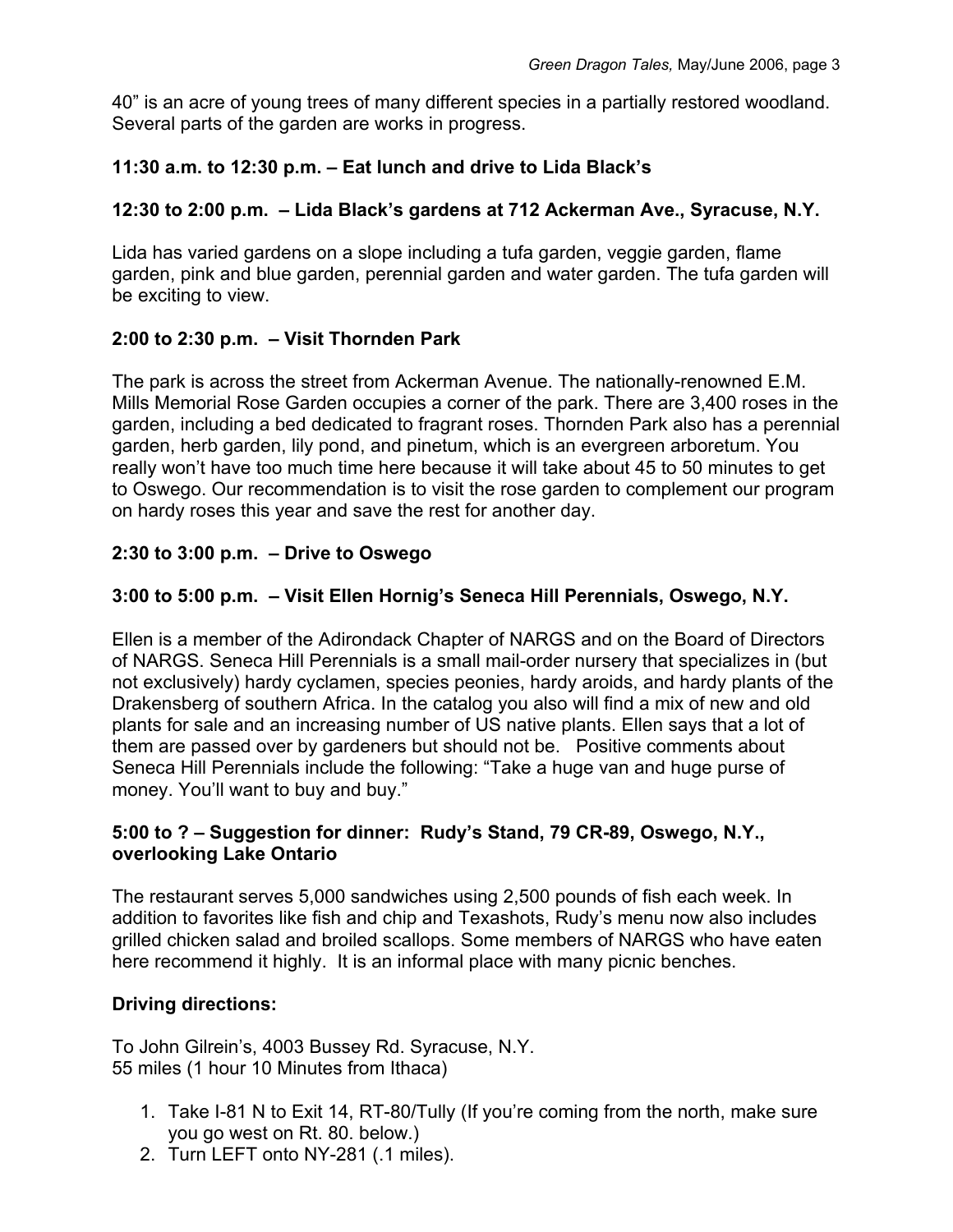- 3. Turn LEFT onto NY-80 (12.2 miles).
- 4. You will cross RT 20 (first stop sign).
- 5. Stay STRAIGHT at the stop sign where RT 80 turns right in South Onondaga.
- 6. This is now MAKYES RD (1 mile).
- 7. Turn LEFT onto TANNER RD (.5 miles).
- 8. Turn RIGHT onto BUSSEY RD (1.5 miles).

John's house is the first house on the left after a farm with multiple red farm buildings, a green house with a detached garage. Parking on the road is OK.

From John Gilrein's to Lida Black's, 712 Ackerman Ave., Syracuse, N.Y. 9 miles (20 minutes from John Gilrein's )

- 1. Go North on BUSSEY RD to the end (2 miles).
- 2. Turn RIGHT onto NY 175/Seneca Tpk.
- 3. Take the SOFT LEFT at the 4th traffic light on NY 175 (3 miles) onto SOUTH AVE/NY 175.
- 4. Turn RIGHT at the traffic light AFTER Wilson Farms onto BRIGHTON AVE.
- 5. Turn LEFT at traffic light onto SALINA ST/US 11.
- 6. Turn RIGHT at traffic light onto COLVIN ST.
- 7. Turn LEFT at traffic light onto COMSTOCK AVE.
- 8. Turn RIGHT at traffic light onto Euclid Ave.
- 9. ACKERMAN AVE will be the 4th LEFT.

Lida's house is on a steep hill with many steps up to the house. You can identify it by the steep planted bank in front of the house. You can park on the street, but Syracuse has an odd/even system for street parking, so pay attention to the signs. You may need to park on Euclid or in another block of Ackerman Ave.

Thornden Park is across from Ackerman Ave. The rose garden is directly across Ostrom Ave. from University place (West side of the park.)

From Lida Black's to Seneca Hill Perennials, 3712 County Route 57, Oswego, N.Y. 38 miles (45 minutes from Lida Black's)

- 1. Go north on ACKERMAN AVE. toward CLARENDON ST. (.1mile).
- 2. Turn LEFT onto CLARENDON ST. (.1 mile).
- 3. Turn RIGHT onto OSTROM AVE. (.4 miles).
- 4. Turn LEFT onto HARRISON ST. (.6 miles).
- 5. Merge onto I-81 N. (8.5 miles).
- 6. Merge onto NY-481 N via Exit 29N toward OSWEGO (27.6 miles).
- 7. Turn LEFT on CR-45 (.4 miles); at this turn there will be signs for the Seneca Hill health community.
- 8. Turn RIGHT onto CR-57 (.2 miles).
- 9. Nursery is on the right.

From Seneca Hill Perennials to Rudy's Stand, 79 County Route 89, Oswego, N.Y.

- 1. Start out going NORTH on CR-57 toward DUTCH RIDGE RD. (1.9 miles)
- 2. Turn LEFT onto NY-481 / E RIVER RD.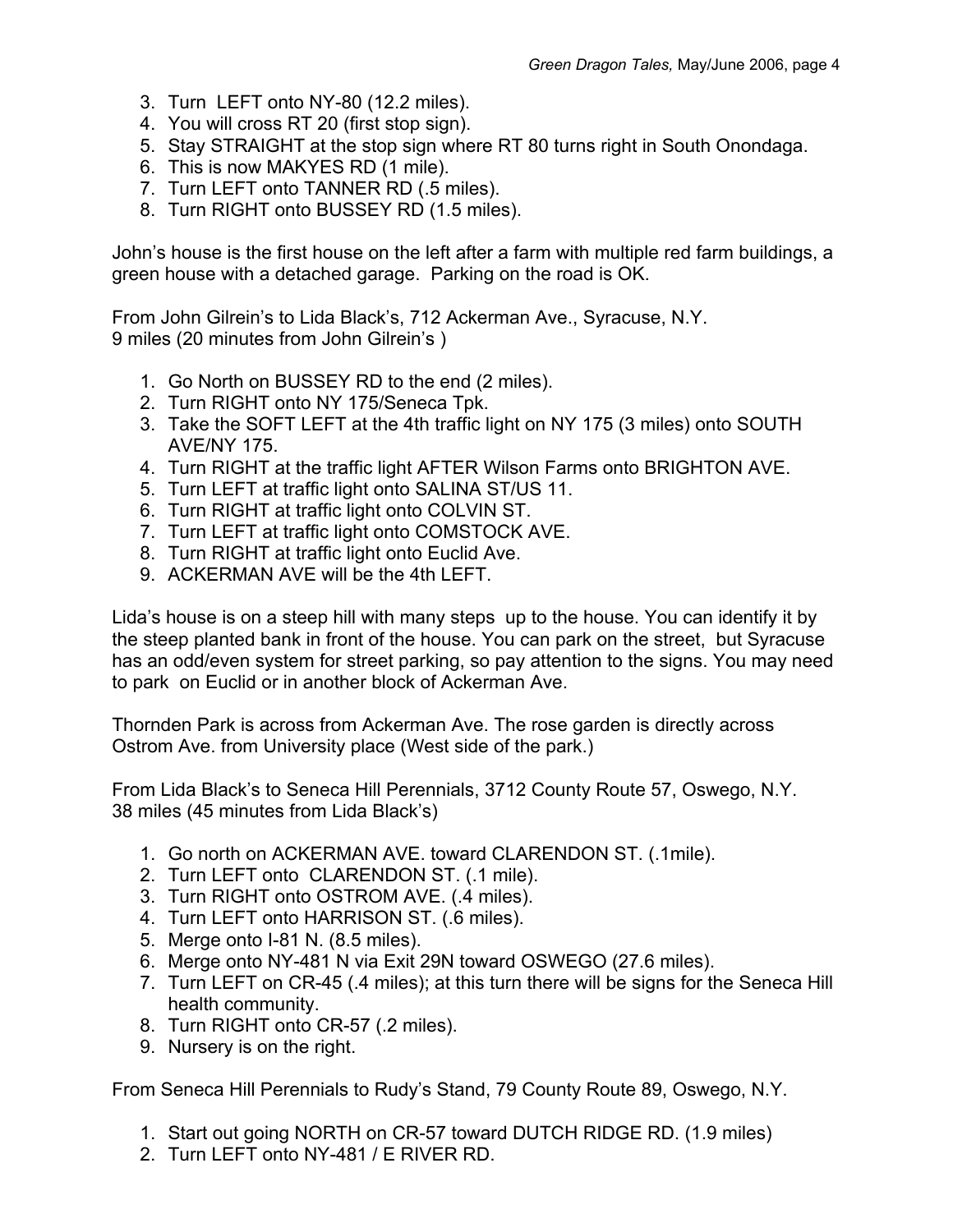- 3. Continue to follow NY-481. 2.2 miles
- 4. Turn LEFT onto NY-104 / E BRIDGE ST.
- 5. Continue to follow NY-104 W. (2.6 miles)
- 6. Turn RIGHT onto FRED HAYNES BLVD. (0.7 miles)
- 7. Turn LEFT onto CR-89. (0.1 miles)
- 8. End at Rudy's Stand

### *Peg Ross and Alice Davis, garden trip/tour coordinators*

### **Mark your calendar: 2006 Programs at a glance**

- May 20: Plant Sale, 9 a.m. to 1 p.m. Ithaca High School.
- May 27-28: Overnight Massachusetts garden tour. **Canceled**
- June 17: Cutting workshop, Ithaca, 10 a.m. to 1 p.m. \$25 per participant; preregistration required
- June 24, 2006: Garden tour, Syracuse area, Seneca Hill Perennials.
- August 19. Member picnic and plant sale, Billie Jean Isbell's, Brooktondale, N.Y.
- Sept. 16 Maria Galetti of Alpines Mont Echo, expert grower of extraordinary alpine and rock garden plants from Quebec.
- Oct. 21 Program TBA.
- Nov. 11 Annual Meeting and dish-to-pass.

Look for more details on these events in future issues of *The Green Dragon* and on our website: **www.acnargs.org**

## **Letter from the Chair**

I just came indoors wet and muddy but exhilarated. You all know the scenario. I looked out on a drab, overcast day that promised rain and thought, "It doesn't look good but I've got so much to do in the garden. I'll just go out and check things out."

Before I even realized what I was doing, I was pulling a weed, then another and another. And there's that plant that needs moving, and here's some others that I should dig and divide for the plant sale, making a mental list (that kept growing) of tasks to do. Twice it started to rain but before I could pack it in, it stopped. When it started to drizzle a third time, I wasn't even phased. Hours later I could look back on my accomplishments. Those tangible results, in a world where often what one does is not so obvious, are one thing I like about gardening. And on this particular day it raised my spirits. I might even say it "saved the day."

With the full growing season ahead I have much to look forward to and that list of garden tasks is never-ending. The garden is always calling. I have to remind myself to stop once in a while to simply enjoy. While our Chapter won't hold another "traditional" meeting until September, we are offering a whirlwind of activities that have everything to do with enjoyment. So I hope, like me, you will, on occasion, stop thinking about all the things to do in your own garden and join us. I'm keeping my own comments short this month because I know the newsletter is packed with details about these activities.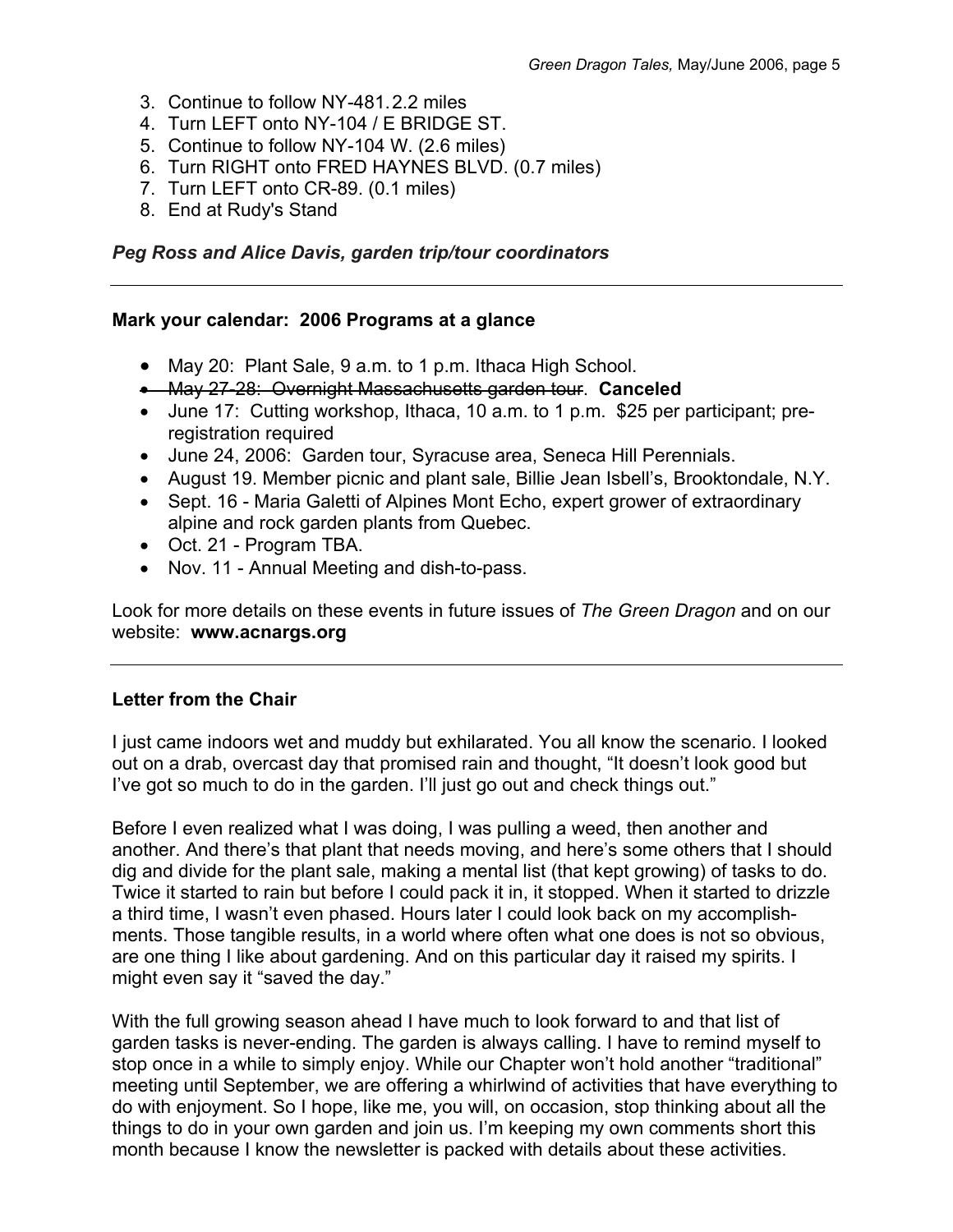First up is the Garden Fair and Plant Sale sponsored by Cooperative Extension on May 20. Please plan to donate plants, help at our sales table, and take advantage of the 25% member discount to purchase plants and support the Chapter. This sale is key to supporting our Chapter activities, most notably the costs associated with our guest speakers. I might add as I look around my garden that my most cherished plants are those that I acquired through all of you at the Adirondack Chapter. Come look for treasures!

Happy gardening.

## *Carol Eichler, chair*

### **Meeting follow-up: Robin Bell tours Patagonia**

At our April 22 meeting, Robin Bell spoke on the flora he encountered during an earlyspring (late November/early December in the southern hemisphere) excursion to the sub-artic steppes of the Patagonia region of Argentina. The general appearance of the sub-artic steppe is fairly boring – not much elevation change and a somewhat straggly. dry grass. The guides for Robin's group helped the participants find many unusual and beautiful plants in bloom. Robin had lots of excellent slides showing these plants as well as some spectacular snow covered mountains.

My absolute favorite flowering plant shown was *Calceolaria unifloria*. The Latin translation means little slipper. Indeed the flower looks like a small orange/bronze slipper with a striking white horizontal stripe running through the middle. Slides of single flowers as well as groups of these flowers were stunning. Now everyone wants one.

Other flowers of interest to me were the orchid *Gauilea litteralis*, *Petunia patagonica*, and a really unusual *Viola sacculus* with leaves resembling sempervivum.

Robin did an excellent job of giving the group a feeling of what it is like to go on a plant expedition to a somewhat remote, but botanically interesting locale. We got a taste of what their lodging and even some of their meals were like. Time well spent on a wet, dreary afternoon.

## *Tom Myers*

### **Seedling sale a success**

Thanks to all who donated plants and helped with the set-up for our April 22 seedling sale. If you missed it, some of the leftover seedlings will re-appear at the May 20 sale at the Ithaca High School. We took in a little under \$300, shy of what we had budgeted but hopefully we'll make up for that at our next sale.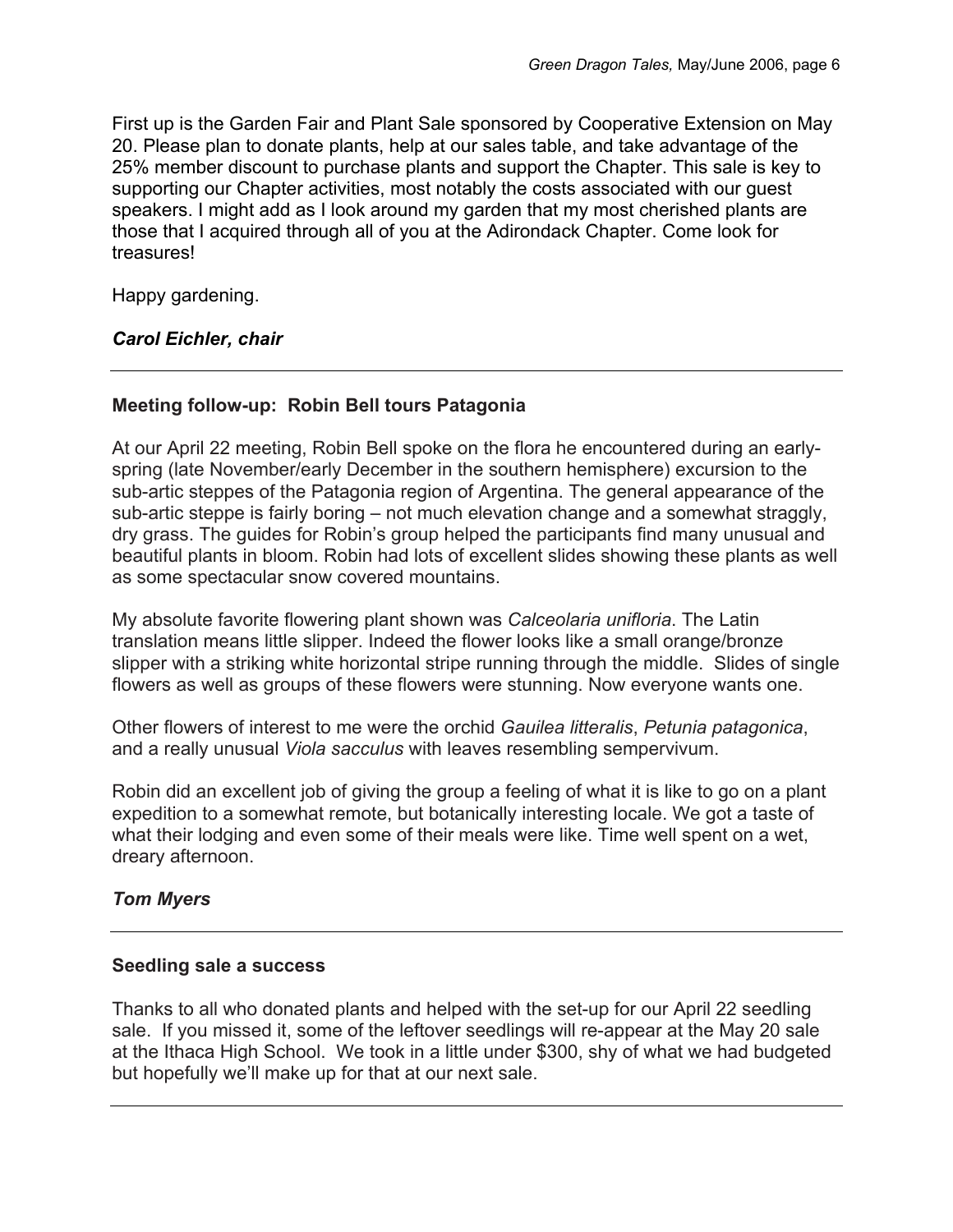## **Spring garden tour report: It was worth it!**

Fifteen intrepid rock garden enthusiasts gathered at Rick Lowenstein's home near Walton and began a garden tour that covered the four points of the compass. From Rick's we went to Dana Kaiser's home and nursery near the Pennsylvania border, and from there to George Erdman's hillside garden west of Endicott. The logistics were a challenge due to the distance traveled and the relative isolation of each property. But despite some directional glitches and a marked reluctance to leave each place we completed the tour.

It was worth it! The early date and the capricious weather precluded masses of floral display. However, the lust for color was appeased by the ephemerals which are gone in a blink and other frost-hardy gems that will be pushed aside by their more brazen bed mates later in the season. We also enjoyed the lovely shapes and shades of new growth that define spring.

Most gardeners worth their salt are familiar with the rewards of flower gardening, that is to say: flowers. We had, this day, an opportunity to see the structural framework of three distinctively different landscape designs, built and planted by experts, before the lush growth of summer maturity obscured them. In addition, the hosts conducted seminars worthy of a lecture hall on subjects as varied as design, construction, plant identification and culture, soil structure, varmint and erosion control and much, much more. The probing questions and note taking was testimony to the level of interest of the guests and the patience and willingness to share their expertise by the hosts is deeply appreciated.

When mention of ACNARGS is made to non-members the most common reaction is, "but I don't have, (or like) a rock garden." While the theme of our organization is rock gardens, most members have an eclectic mix of styles in their landscape and the gardens we visited on this first tour of the season was no exception.

### *Alice Davis, garden trip/tour co-coordinator*

### **Other events**

### **Garden Conservancy Open Garden Days:**

- $\bullet$  June 4 4 gardens in the Syracuse area
- June 10 4 gardens in Tompkins County
- July 8 3 gardens in Tompkins County

Many more open days throughout New York and the Northeast through November. More info: http://www.gardenconservancy.org/opendays

**Cornell Plantations** is hosting many programs including wildflower walks, botanical garden tours and classes. More info: http://www.plantations.cornell.edu